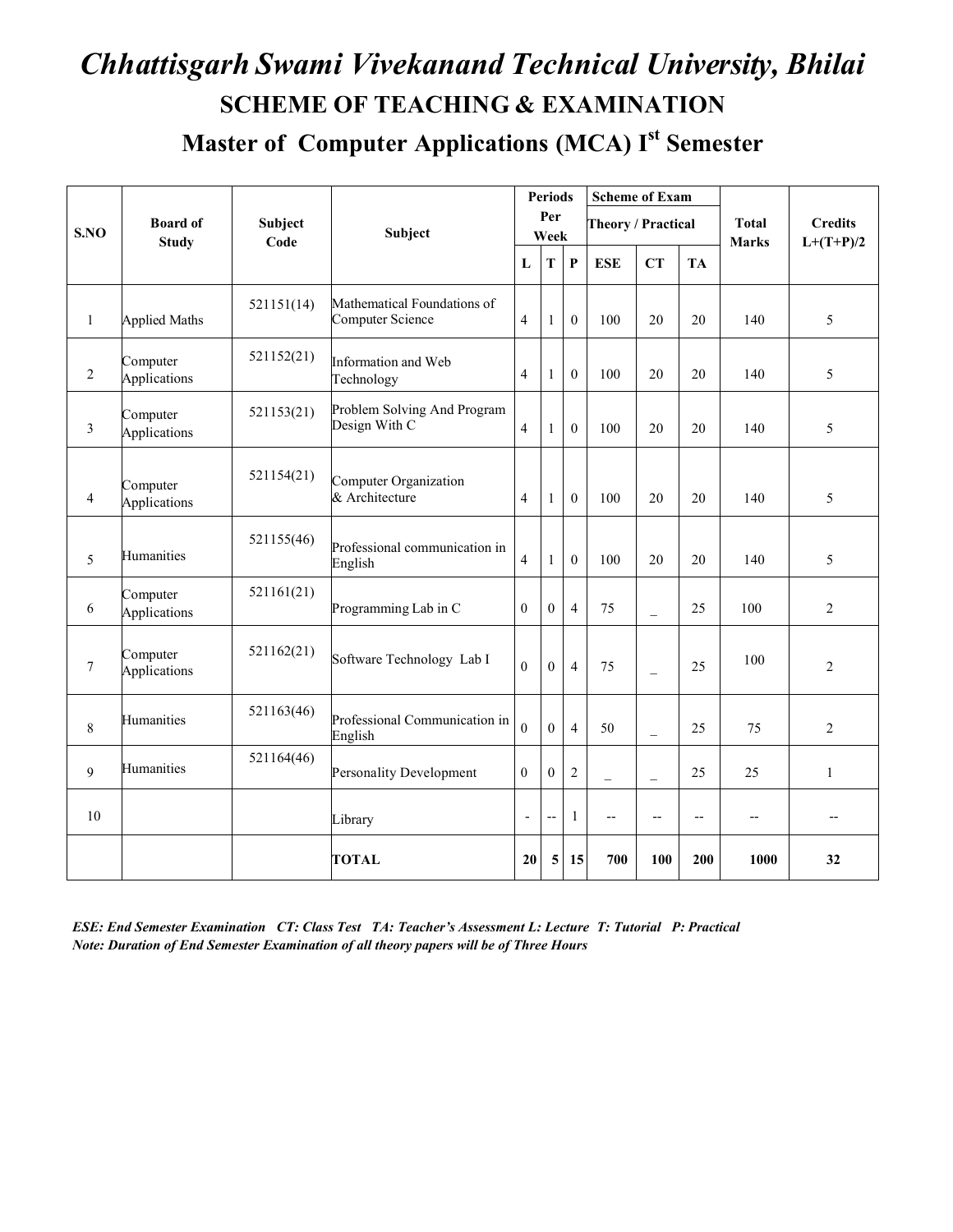## *Chhattisgarh Swami Vivekanand Technical University, Bhilai* **SCHEME OF TEACHING & EXAMINATION**

**Master of Computer Applications (MCA) IInd Semester**

|                |                          |            |                                                |                | <b>Periods</b> |                  | <b>Scheme of Exam</b>    |                          |     |              |                |
|----------------|--------------------------|------------|------------------------------------------------|----------------|----------------|------------------|--------------------------|--------------------------|-----|--------------|----------------|
| SI.            | <b>Board of</b>          | Subject    | <b>SUBJECT</b>                                 |                | Per<br>Week    |                  | Theory / Practical       |                          |     | <b>Total</b> | <b>Credits</b> |
| No.            | <b>Study</b>             | Code       |                                                | L              | т              | $\mathbf{P}$     | <b>ESE</b>               | <b>CT</b>                | TA  | <b>Marks</b> | $L+(T+P)/2$    |
| 1              | Computer<br>Applications | 521251(21) | <b>Operating System</b>                        | $\overline{4}$ | 1              | $\theta$         | 100                      | 20                       | 20  | 140          | 5              |
| 2              | Computer<br>Applications | 521252(21) | Database Management System                     | $\overline{4}$ | 1              | $\theta$         | 100                      | 20                       | 20  | 140          | 5              |
| 3              | Computer<br>Applications | 521253(21) | Data Structures                                | $\overline{4}$ | 1              | $\boldsymbol{0}$ | 100                      | 20                       | 20  | 140          | 5              |
| $\overline{4}$ | <b>Applied Maths</b>     | 521254(14) | Computer Oriented<br>Numerical Analysis        | $\overline{4}$ | $\mathbf{1}$   | $\boldsymbol{0}$ | 100                      | 20                       | 20  | 140          | 5              |
| 5              | Management               | 521255(76) | Introduction to Management<br><b>Functions</b> | $\overline{4}$ | 1              | $\mathbf{0}$     | 100                      | 20                       | 20  | 140          | 5              |
| 6              | Computer<br>Applications | 521261(21) | Data Structures Laboratory                     | $\mathbf{0}$   | $\Omega$       | $\overline{4}$   | 75                       | $\equiv$                 | 25  | 100          | $\overline{c}$ |
| $\overline{7}$ | Computer<br>Applications | 521262(21) | Programming Laboratory in<br><b>RDBMS</b>      | $\mathbf{0}$   | $\Omega$       | $\overline{4}$   | 75                       | $\equiv$                 | 25  | 100          | $\overline{c}$ |
| 8              | Computer<br>Applications | 521263(21) | Software Technology laboratory II              | $\theta$       | $\Omega$       | $\overline{4}$   | 50                       | $\equiv$                 | 25  | 75           | $\overline{2}$ |
| 9              | Humanities               | 521264(46) | Group Discussion                               | $\mathbf{0}$   | $\theta$       | $\overline{c}$   | $\overline{a}$           | L,                       | 25  | 25           | $\mathbf{1}$   |
| 10             |                          |            | Library                                        | ---            | $-$            | 1                | $\overline{\phantom{a}}$ | $\overline{\phantom{m}}$ | $-$ | $-$          | --             |
|                |                          |            | <b>TOTAL</b>                                   | 20             | 5              | 15               | 700                      | 100                      | 200 | 1000         | 32             |

*ESE: End Semester Examination CT: Class Test TA: Teacher's Assessment L: Lecture T: Tutorial P: Practical Note: Duration of End Semester Examination of all theory papers will be of Three Hours*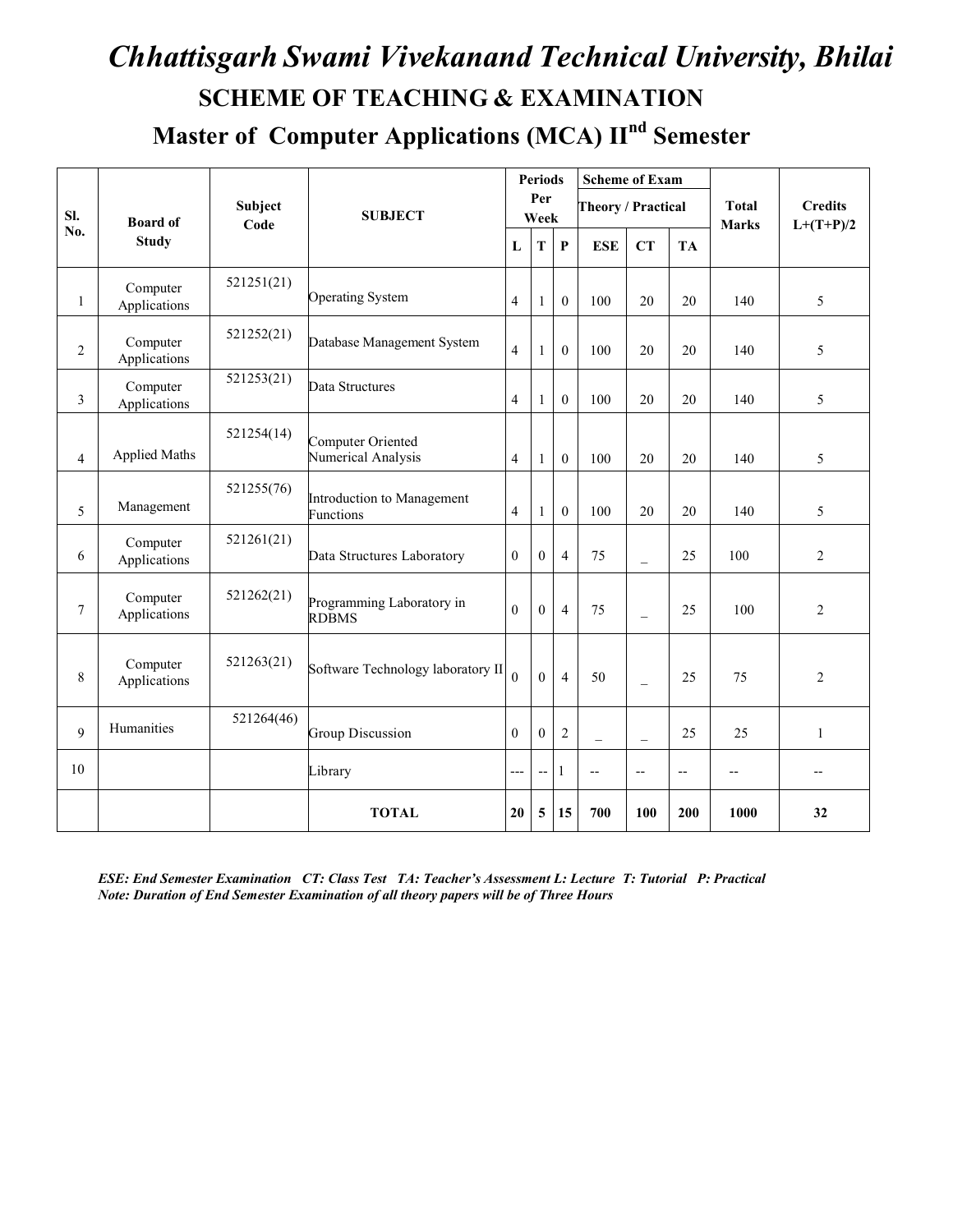## **Chhattisgarh Swami Vivekanand Technical University Bhilai (C.G.)**

### **SCHEME OF TEACHING & EXAMINATION Master of Computer Applications (MCA) – IIISemester**

|                |                          |                |                                       |                          | <b>Periods</b>     |                |            | <b>SchemeofExam</b>      |            |              |                |
|----------------|--------------------------|----------------|---------------------------------------|--------------------------|--------------------|----------------|------------|--------------------------|------------|--------------|----------------|
|                | <b>Board of</b>          | <b>Subject</b> |                                       |                          | Per<br><b>Week</b> |                |            | <b>Theory /Practical</b> |            | <b>Total</b> | <b>Credits</b> |
| <b>Sl. No.</b> | <b>Study</b>             | <b>Code</b>    | <b>SUBJECT</b>                        | L                        | T                  | $\mathbf{P}$   | <b>ESC</b> | CT                       | <b>TA</b>  | <b>Marks</b> | $L+(T+P)/2$    |
| $\mathbf{1}$   | Computer<br>Applications | 521351(21)     | ComputerNetworksand<br>Communication  | $\overline{\mathcal{A}}$ | 1                  | $\Omega$       | 100        | 20                       | 20         | 140          | 5              |
| 2              | <b>Applied Maths</b>     | 521352(14)     | ComputerOriented<br>Optimization      | 4                        |                    | $\theta$       | 100        | 20                       | 20         | 140          | 5              |
| $\overline{3}$ | Computer<br>Applications | 521353(21)     | FormalLanguages and<br>AutomataTheory | $\overline{4}$           |                    | $\overline{0}$ | 100        | 20                       | 20         | 140          | 5              |
| $\overline{4}$ | Computer<br>Applications | 521354(21)     | Unix<br>OperatingSystem<br>andShell   | 4                        | $\mathbf{1}$       | $\overline{0}$ | 100        | 20                       | 20         | 140          | 5              |
| 5              | Computer<br>Applications | 521355(21)     | ObjectOriented<br>MethodologyandC++   | $\overline{4}$           | $\mathbf{1}$       | $\theta$       | 100        | 20                       | 20         | 140          | 5              |
| 6              | Computer<br>Applications | 521361(21)     | ProgrammingLabin C++                  | $\theta$                 | $\Omega$           | $\overline{4}$ | 50         |                          | 25         | 75           | $\overline{2}$ |
| $\tau$         | Computer<br>Applications | 521362(21)     | Unix lab                              | $\Omega$                 | $\overline{0}$     | $\overline{4}$ | 75         | $\qquad \qquad -$        | 25         | 100          | $\overline{2}$ |
| 8              | Computer<br>Applications | 521363(21)     | Software Technology Lab III           | $\theta$                 | $\overline{0}$     | 5              | 75         | $\qquad \qquad -$        | 25         | 100          | 3              |
| 9              | <b>Humanities</b>        | 521364 (46)    | Report Writing & Seminar              | $\Omega$                 | $\Omega$           | $\overline{2}$ |            |                          | 25         | 25           | 1              |
|                |                          |                | <b>TOTAL</b>                          | 20                       | $\overline{5}$     | 15             | 700        | <b>100</b>               | <b>200</b> | <b>1000</b>  | 33             |

| L: | Lecture                                                                                    | <b>T:</b> Tutorial <b>P:</b> Practical |  |
|----|--------------------------------------------------------------------------------------------|----------------------------------------|--|
|    | <b>ESE:</b> End Semester Examination <b>CT:</b> Class Test <b>TA:</b> Teacher's Assessment |                                        |  |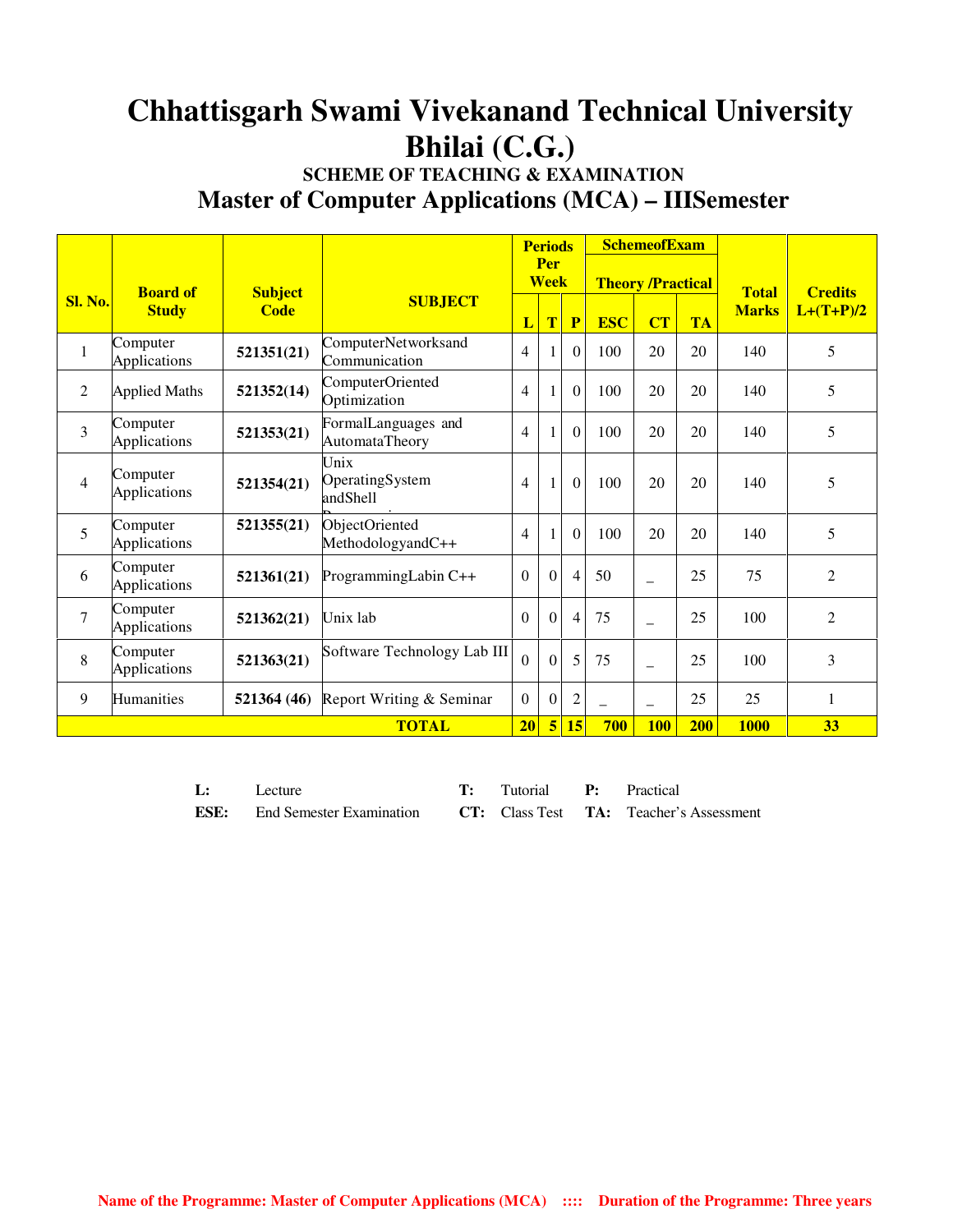### **Chhattisgarh Swami Vivekanand Technical University Bhilai(C.G.) SCHEMEOFTEACHING&EXAMINATION Master of Computer Applications (MCA) – IV Semester**

|                | <b>Board of</b>                 | <b>Subject</b> |                                              |                | <b>Period</b>  | <b>PerWeek</b> | <b>Theory /Practical</b> | <b>SchemeofExam</b>      |           | <b>Total</b> | <b>Credit</b>  |
|----------------|---------------------------------|----------------|----------------------------------------------|----------------|----------------|----------------|--------------------------|--------------------------|-----------|--------------|----------------|
| S.No.          | <b>Study</b>                    | Code           | <b>SUBJECT</b>                               | L              | T              | P              | <b>ESC</b>               | <b>CT</b>                | <b>TA</b> | <b>Marks</b> | $L+(T+P)/2$    |
|                | Computer<br>Applications        | 521451(21)     | Artificial Intelligence<br>and Expert System | $\overline{4}$ |                | $\theta$       | 100                      | 20                       | 20        | 140          | 5              |
| 2              | Computer<br>Applications        | 521452(21)     | CompilerDesign                               | $\overline{4}$ |                | $\theta$       | 100                      | 20                       | 20        | 140          | 5              |
| $\mathbf{3}$   | Computer<br><b>Applications</b> | 521453(21)     | Software Engineering                         | $\overline{4}$ |                | $\mathbf{0}$   | 100                      | 20                       | 20        | 140          | 5              |
| $\overline{4}$ | Computer<br>Applications        | 521454(21)     | Advanced JAVA<br>Programming                 | $\overline{4}$ |                | $\theta$       | 100                      | 20                       | 20        | 140          | 5              |
| $\varsigma$    |                                 | ReferTable-I   | Elective-1                                   | $\overline{4}$ |                | $\theta$       | 100                      | 20                       | 20        | 140          | 5              |
| 6              | Computer<br>Applications        | 521461(21)     | ArtificialIntelligence<br>Lab                | $\mathbf{0}$   | $\theta$       | $\overline{4}$ | 50                       | $\overline{\phantom{0}}$ | 25        | 75           | $\overline{2}$ |
| 7              | Computer<br>Applications        | 521462(21)     | Advanced JavaLab                             | $\theta$       | $\theta$       | $\overline{4}$ | 75                       | $\overline{\phantom{0}}$ | 25        | 100          | $\overline{2}$ |
| 8              | Computer<br>Applications        | 521463(21)     | Project-I                                    | $\Omega$       | $\overline{0}$ | 5              | 75                       | $\overline{\phantom{0}}$ | 25        | 100          | $\overline{3}$ |
| 9              | Computer<br>Applications        | 521464(21)     | <b>Aptitude Training</b>                     | $\theta$       | $\theta$       | $\overline{2}$ | $\overline{\phantom{0}}$ | $\overline{\phantom{0}}$ | 25        | 25           |                |
|                |                                 | <b>TOTAL</b>   |                                              | 20             | 5              | 15             | 700                      | 100                      | 200       | 1000         | 33             |

| L: Lecture |                                                                                            | <b>T:</b> Tutorial <b>P:</b> Practical |  |
|------------|--------------------------------------------------------------------------------------------|----------------------------------------|--|
|            | <b>ESE:</b> End Semester Examination <b>CT:</b> Class Test <b>TA:</b> Teacher's Assessment |                                        |  |

#### **Table 1 : List of Elective -I**

| S.N<br>0.      | <b>BoardofStudy</b>          | Code       | Subject                       |
|----------------|------------------------------|------------|-------------------------------|
|                | <b>Computer Applications</b> | 521471(21) | NeuralNetwork&Fuzzy Logic     |
| 2              | <b>Computer Applications</b> | 521472(21) | Logic& Functional Programming |
| 3              | Computer Applications        | 521473(21) | NetworkProgramming            |
| $\overline{4}$ | Computer Applications        | 521474(21) | Modeling&Simulation           |
| 5              | ComputerApplications         | 521475(21) | Design&Analysis of Algorithms |
| 6              | <b>Computer Applications</b> | 521476(21) | System Programming            |
| 7              | <b>Computer Applications</b> | 521477(21) | Distributed Operating System  |
| 8              | <b>Computer Applications</b> | 521478(21) | Cloud Computing               |
| 9              | <b>Computer Applications</b> | 521479(21) | <b>Biometric Security</b>     |

#### **Note:**

- 1. 1/4th of total strength of students subject to Minimum Strength of twenty students is required to offer an elective in the college in a particular academic session.
- 2. Choice of elective course once made for an examination cannot be changed for future examinations.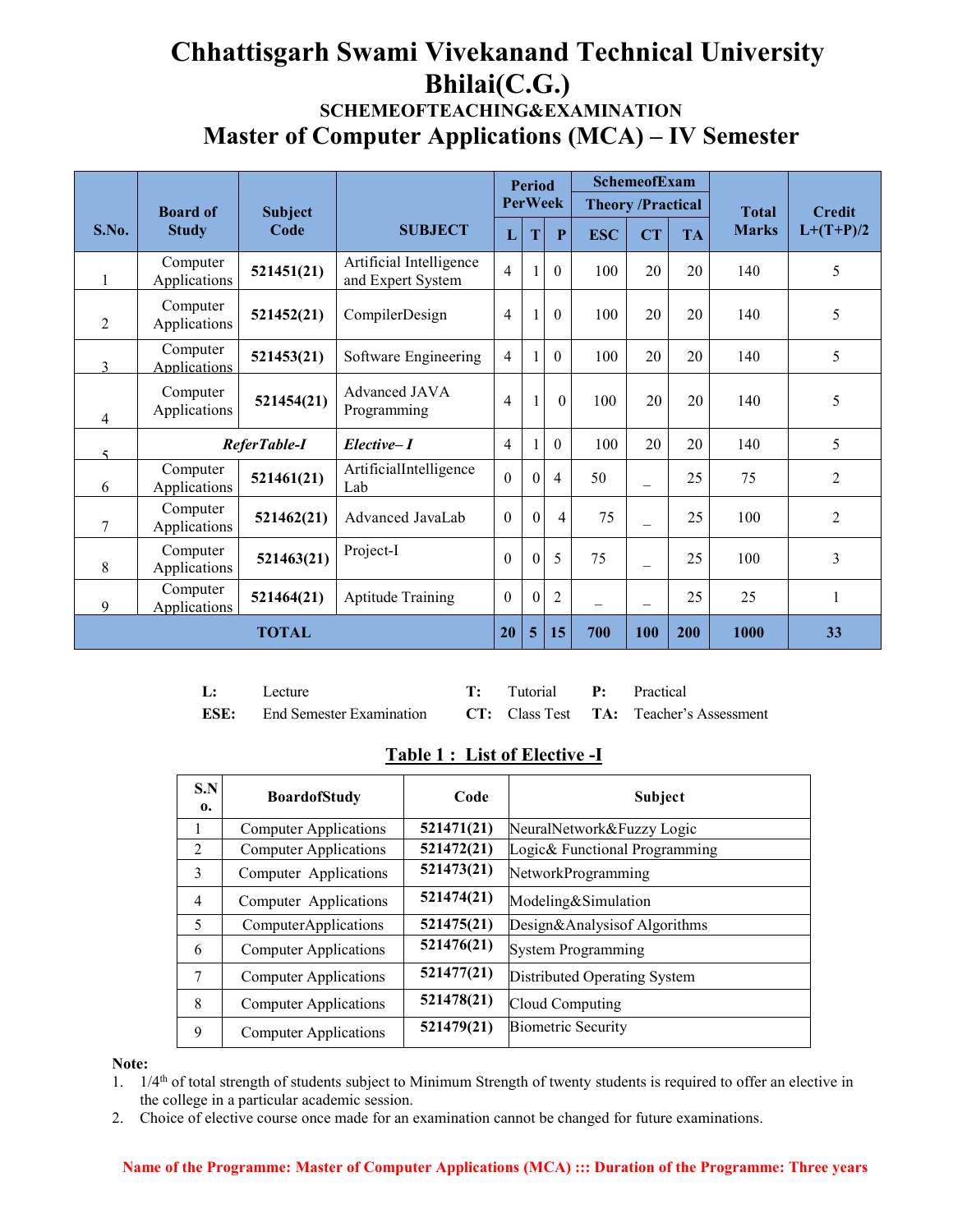### *Chhattisgharh Swami Vivekanand Technical University, Bhilai*

#### **SCHEME OF TEACHING & EXAMINATION FIFTH SEMESTER MCA**

ESE: End Semester Examination CT: Class Test TA: Teacher's Assessment L: Lecture T: Tutorial

|                | <b>Board of</b>          |                 |                                     |                | Period            |                  |            | <b>Scheme of Exam</b>    |           | <b>Total</b> |                    |
|----------------|--------------------------|-----------------|-------------------------------------|----------------|-------------------|------------------|------------|--------------------------|-----------|--------------|--------------------|
| S.NO           | <b>Study</b>             | Subject<br>code | <b>SUBJECT</b>                      |                | /Week             |                  |            | <b>Theory/Practical</b>  |           |              | <b>Credit</b><br>L |
|                |                          |                 |                                     | L              | $\mathbf{P}$<br>T |                  | <b>ESC</b> | <b>CT</b>                | <b>TA</b> |              | $+(T+P)/2$         |
|                | Computer<br>Applications | 521551(21)      | Cyber Security                      | $\overline{4}$ | $\mathbf{1}$      | $\theta$         | 100        | 20                       | 20        | 140          | 5                  |
| $\overline{2}$ | Computer<br>Applications | 521552(21)      | Computer Graphics and<br>Multimedia | $\overline{4}$ | $\mathbf{1}$      | $\boldsymbol{0}$ | 100        | 20                       | 20        | 140          | 5                  |
| $\overline{3}$ | Computer<br>Applications | 521553(21)      | Software Project Management         | $\overline{4}$ | $\mathbf{1}$      | $\theta$         | 100        | 20                       | 20        | 140          | 5                  |
| $\overline{4}$ | Refer Table - II         |                 | Elective - II                       | $\overline{4}$ | $\mathbf{1}$      | $\boldsymbol{0}$ | 100        | 20                       | 20        | 140          | 5                  |
| 5              | Refer Table - III        |                 | Elective-III                        | $\overline{4}$ | $\mathbf{1}$      | $\mathbf{0}$     | 100        | 20                       | 20        | 140          | 5                  |
| 6              | Computer<br>Applications | 521531(21)      | Graphics and Multimedia Lab         | $\overline{0}$ | $\boldsymbol{0}$  | $\overline{4}$   | 50         | $\overline{\phantom{0}}$ | 25        | 75           | $\overline{2}$     |
| $\overline{7}$ | Computer<br>Applications | 521532(21)      | Software Technology Lab-IV          | $\theta$       | $\theta$          | $\overline{4}$   | 75         | $\overline{\phantom{0}}$ | 25        | 100          | $\overline{2}$     |
| 8              | Computer<br>Applications | 521533(21)      | $Project-II$                        | $\theta$       | $\boldsymbol{0}$  | 5                | 75         | $\overline{\phantom{0}}$ | 25        | 100          | 3                  |
| 9              | Management               | 521534(76)      | Managerial Skills                   | $\theta$       | $\boldsymbol{0}$  | $\overline{2}$   | $-$        | -                        | 25        | 25           |                    |
|                |                          |                 | <b>TOTAL</b>                        | 20             | $5\overline{)}$   | 15               | 700        | 100                      | 200       | 1000         | 33                 |

P: Practical

*\* Industrial lectures/seminars should be conducted during the fifth semester*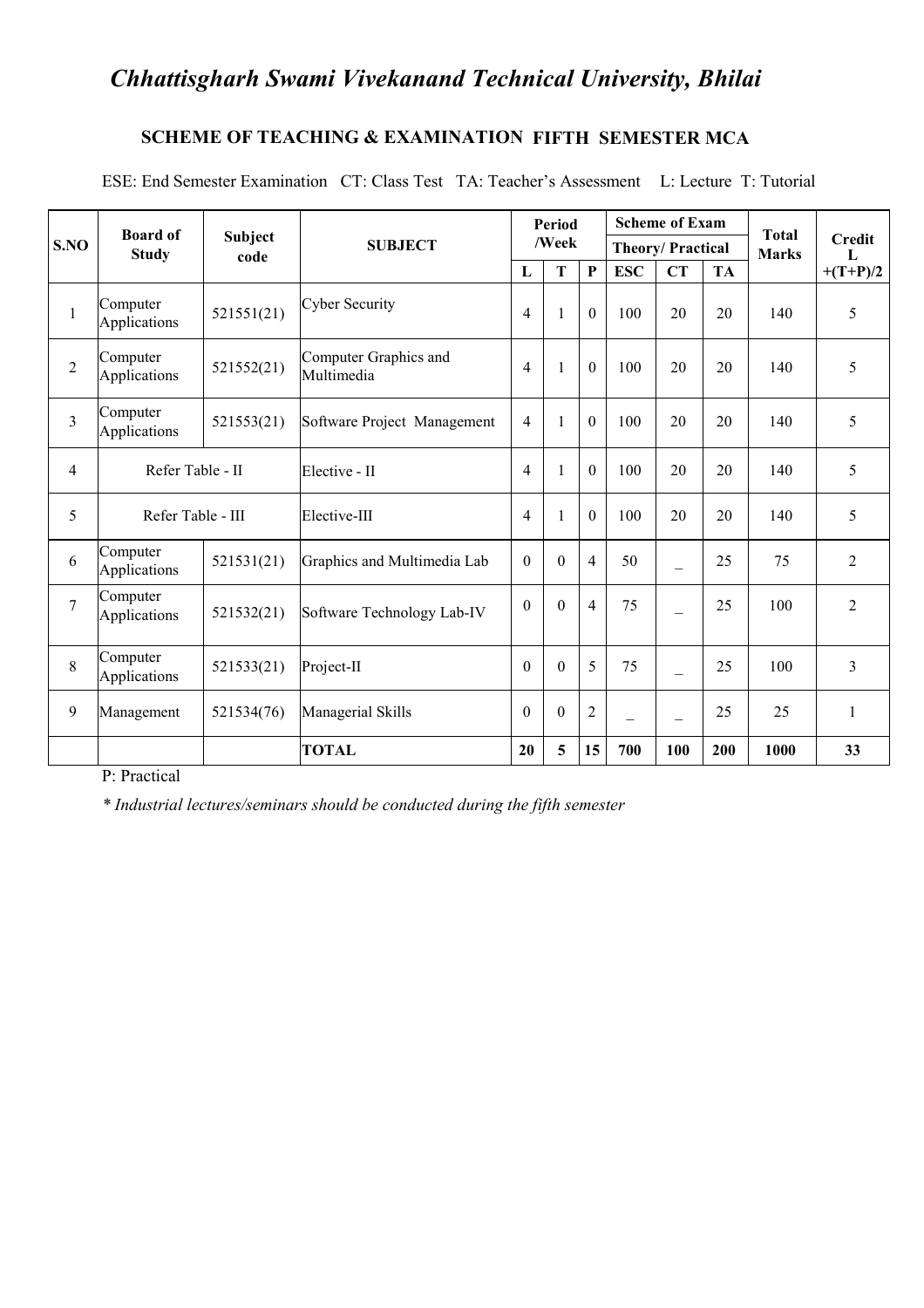#### **Table 2 : List of Elective II**

| S.No.          | <b>Board of Study</b> | Code       | <b>Subject</b>                        |
|----------------|-----------------------|------------|---------------------------------------|
| 1              | Management            | 521571(76) | <b>Managerial Economics</b>           |
| $\overline{2}$ | Management            | 521572(76) | <b>Enterprise Resource Planning</b>   |
| 3              | Management            | 521573(76) | Organizational Behavior               |
| $\overline{4}$ | Management            | 521574(76) | <b>Management Information Systems</b> |
| 5              | Management            | 521575(76) | E-Commerce                            |
| $\mathfrak b$  | Management            | 521576(76) | Management Accounting                 |

Note (1)- 1/4th of total strength of students subject to Minimum Strength of twenty students is required to offer an elective in the college in a particular academic session

Note (2) - Choice of elective course once made for an examination cannot be changed for future examinations.

| S.No.          | <b>Board of Studies</b> | Code       | <b>Subject</b>              |
|----------------|-------------------------|------------|-----------------------------|
|                | Computer Applications   | 521581(21) | Data Warehousing and Mining |
| 2              | Computer Applications   | 521582(21) | Natural Language Processing |
| 3              | Computer Applications   | 521583(21) | Mobile Computing            |
| $\overline{4}$ | Computer Applications   | 521584(21) | Distributed Databases       |
| 5              | Computer Applications   | 521585(21) | Robotics & Computer Vision  |
| 6              | Computer Applications   | 521586(21) | <b>Parallel Processing</b>  |
| 7              | Computer Applications   | 521587(21) | Digital Image Processing    |
| 8              | Computer Applications   | 521588(21) | Big data Analytics          |

#### **Table 3 : List of Elective III**